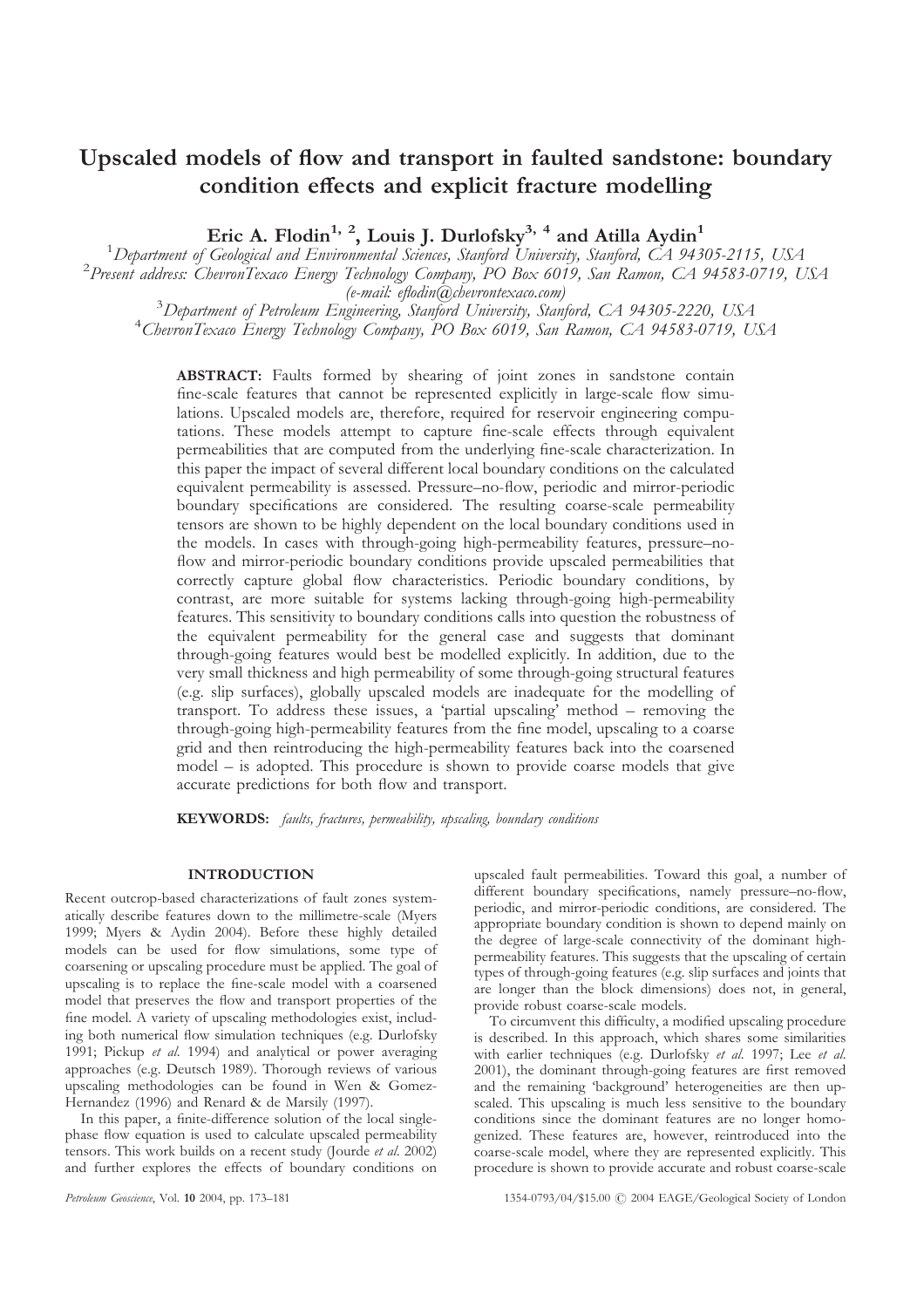models for both flow and transport through blocks that include a fault zone.

A number of previous investigators developed techniques for estimating the large-scale flow properties of fault zones. For example, Shipton *et al*. (2002) calculated upscaled permeabilities by applying power averaging techniques to structural data acquired from sample core. Caine & Forster (1999) computed large-scale permeabilities for a number of stochastically generated brittle fault zones embedded within low permeability matrix. Walsh *et al*. (1998) and Manzocchi *et al*. (1999) developed correlations for fault thickness and cross-fault permeability, which can be used to compute cross-fault transmissibility for use in flow simulators. In more recent papers, Harris *et al*. (2002) applied the methods to a particular case study in the North Sea and Manzocchi *et al*. (2002) extended these approaches to address the effects of two-phase flow. A large number of studies have addressed the calculation of the effective permeability of fractured systems. Recent work within the context of reservoir simulation includes the studies of Nakashima *et al*. (2000), Lee *et al*. (2001), Couples *et al*. (2003) and references therein. The work described here differs from previous studies in that it begins with highly detailed outcrop characterizations. From these descriptions, coarse simulation models are generated to describe flow in the fault zone and the impact of various boundary conditions on the accuracy of these models is tested. In addition, transport through the fault zone is considered and the difficult problem of accurately capturing fault-parallel displacements in coarse models is addressed.

The paper proceeds as follows. The governing equations and the various boundary conditions to be tested for upscaling are described first. A simple, idealized permeability field is then considered and equivalent permeabilities are computed using the different boundary conditions. The boundary conditions are then applied to more complicated permeability fields that occur in the vicinity of a fault. The use of power averaging for representing the overall fault zone permeability for a range of fault slips is briefly considered. The paper then describes the modified upscaling procedure in which the dominant throughgoing features of the fault zone are explicitly represented while the remaining elements of the fault zone are upscaled. The efficacy of this procedure is demonstrated using a detailed fault zone model.

## **FLOW EQUATIONS AND BOUNDARY CONDITIONS**

Single-phase, steady-state incompressible flow through a porous medium is described by Darcy's law and the continuity equation:

$$
\mathbf{u} = -\frac{1}{\mu} \mathbf{k} \cdot \nabla p, \tag{1}
$$

$$
\nabla \cdot \mathbf{u} = 0,\tag{2}
$$

where  $\bf{u}$  is the Darcy velocity vector,  $\phi$  is pressure,  $\mu$  is the fluid viscosity, and **k** is the permeability tensor. Equations (1) and (2) are used to model flow for both the fine and coarse scales, though for the coarse-scale the equivalent or upscaled permeability tensor, **k**\* , replaces the fine-scale permeability, **k**. In this work, the coarse-scale permeability is computed from the underlying fine-scale description by solving a local fine-scale problem. This local problem involves the region of the finescale model corresponding to a single coarse-scale block. To determine **k**\* from this local solution, equations (1) and (2) are solved over the local domain and the fine-scale results are



**Fig. 1.** Boundary condition examples. (**a**) Pressure–no-flow boundary condition. (**b**) Periodic boundary conditions. (**c**) Mirror-periodic boundary conditions.

post-processed as described below. In some cases, **k**\* is computed over the entire fine-scale region. This corresponds to upscaling the fine-scale description of the fault zone to a single coarse block.

In the numerical computations a standard finite-difference method is applied, with intercell transmissibilities computed via weighted harmonic averages. The different boundary conditions and post-processing procedures used to compute the upscaled permeabilities are now described. One should note that upscaling methods that apply global flow information also exist (e.g. Holden & Nielsen 2000; Chen *et al*. 2003) and may be suitable for the problem under study, though no such methods were investigated in this work.

## **Pressure–no-flow boundary conditions**

The simplest boundary condition that is applied is that of pressure–no-flow (Fig. 1a). The flow problem is solved first in the *x*-direction and then in the *y*-direction. In the case of the *x*-direction solution, the pressure is prescribed as *p*=1 on the left edge and *p*=0 on the right edge, with no-flow conditions on the other two boundaries. The opposite scenario is used to solve for flow in the *y*-direction. The equivalent permeability, **k**\* , is calculated from these two solutions. Choosing the *x*- and *y*-axes to align with the principal directions of the permeability tensor (i.e. neglecting the cross-terms  $k_{xy}^*$  and  $k_{yx}^*$ ), the  $k_{xx}^*$ component can be computed using the following relationship:

$$
k_{xx}^* = \frac{Q_x \mu L_x}{L_y \Delta p} \tag{3}
$$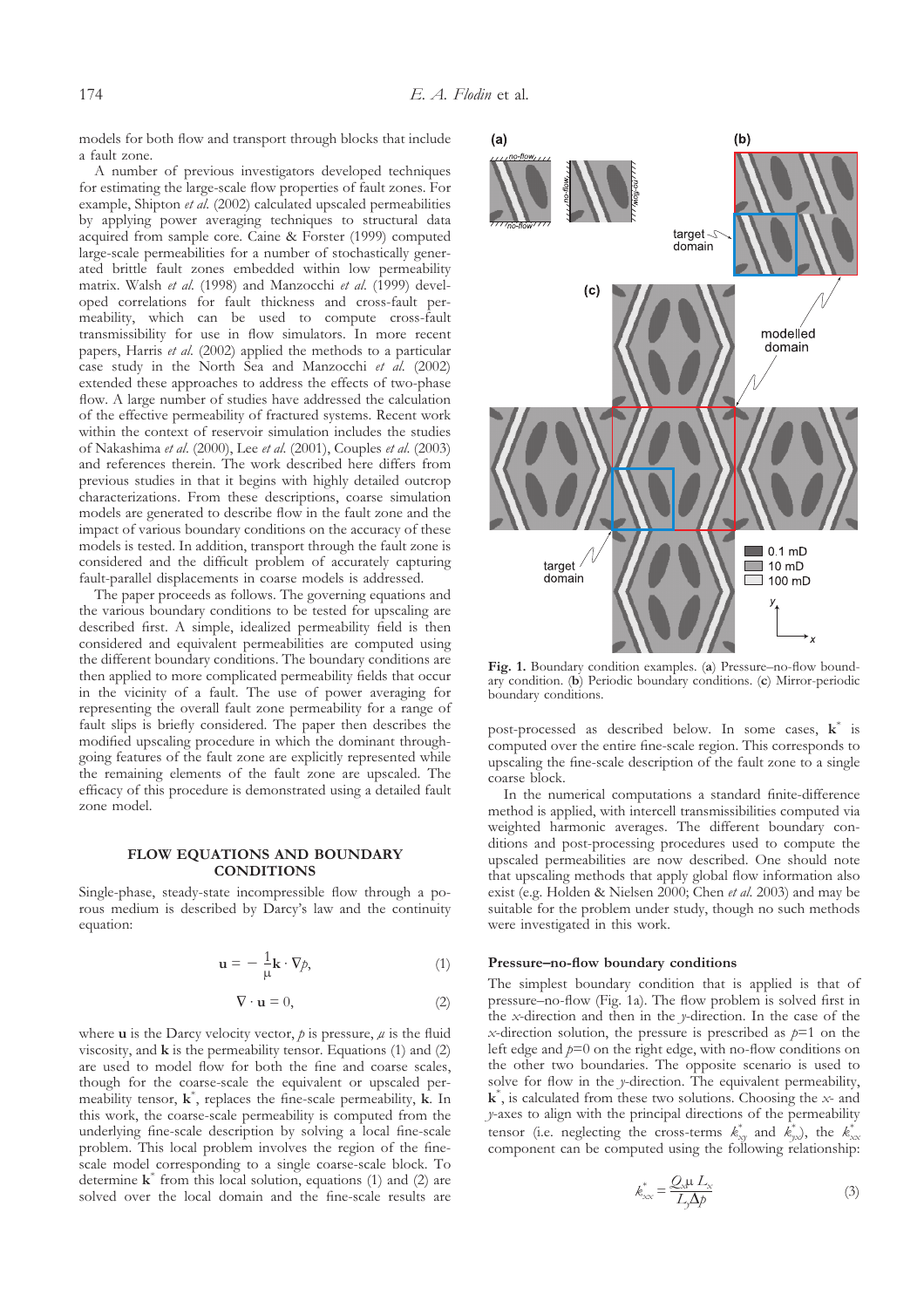where  $Qx$  is the total flow-rate through the system computed at the outlet edge,  $Lx$  and  $Ly$  are the system dimensions, and  $\Delta p$ is the pressure difference in the *x*-direction. The  $k_{yy}^*$  component is obtained using a variant of equation (3), with the pressure difference and total flow now in the *y*-direction. Note that this method applies outlet averaging to compute **k**\* from the fine-scale solution. This was the method used to calculate **k**\* for the fault zones studied by Jourde *et al*. (2002).

When the principal directions of permeability are unknown, a more general approach for the determination of **k**\* is required. In this case the outlet average described above is inadequate since the permeability cross-terms are assumed to be zero. Pressure–no-flow boundary conditions can still be used, but the full tensor, **k**\* , must be computed using a modified procedure for the post-processing of the two sets of fine-scale results. Specifically, one applies the following relationship (Wu *et al*. 2002; Wen *et al*. 2003) to determine **k**\* :

$$
\langle \mathbf{u} \rangle = -\frac{1}{\mu} \mathbf{k}^* \cdot \langle \nabla \phi \rangle, \tag{4}
$$

where  $\langle u \rangle$  and  $\langle \nabla p \rangle$  are area (in two dimensions) or volume (in three dimensions) averaged Darcy velocity and pressure gradient. In two dimensions, there are four components of **k**\* to be determined. Equation (4) represents four equations because two fine grid problems are solved and each involves two components of  $\langle u \rangle$  and  $\langle \nabla p \rangle$ . Thus, the system is fully specified. Symmetry for **k**\* can be enforced in several different ways. The simplest approach is to set the cross-terms equal to the average of the computed  $k_{xy}^*$  and  $k_{yx}^*$ . An alternative procedure that enforces symmetry via a least-square approach is described in Wen *et al*. (2003).

#### **Periodic boundary conditions**

Periodic boundary conditions represent the region of interest as though it were infinitely repeated over the modelling domain. A portion of the periodic repetition of the permeability field referred to above is illustrated in Figure 1b. Periodic boundary conditions equate flow on one side of the domain to that on the opposite side of the domain. Specifically, one sets  $u_x$ ~*x*=0,*y*!=*ux*~*x*=*Lx*,*y*! and *uy* ~*x*,*y*=0!=*uy* ~*x*,*y*=*Ly* !. Boundary pressures are specified to contain similar correspondences, though a jump, which drives the global flow, is prescribed in each of the coordinate directions in turn. The upscaled permeability tensor, **k**\* , is then computed from the local fine grid solutions using equation (4). Due to the properties of periodic boundary conditions, the identical **k**\* can also be computed using the outlet average information. See Durlofsky (1991), Pickup *et al*. (1994) and Wen *et al*. (2003) for further details on periodic boundary conditions, as well as Lee *et al*. (2001) and Nakashima *et al*. (2000) for their application in the upscaling of fractured systems.

#### **Mirror-periodic boundary conditions**

As can be seen below, periodic boundary conditions can act to break the connectivity of large-scale permeability features (Fig. 1b). Alternative boundary conditions can be applied in an attempt to maintain this connectivity. Here, the paper considers a mirroring procedure in which the local domain of interest is reflected around each of its four edges (in two dimensions) (Fig. 1c). If this process is repeated, a periodic domain containing the original model plus its reflections is generated. This procedure ensures the connectivity of large-scale features, but their orientations are distorted in the replicated domains. This type of approach was taken by Martys *et al*. (1999) in flow



**Fig. 2.** Permeability tensors for the permeability field shown in Figure 1 calculated using the various boundary conditions. (**a**) Outlet averaged pressure – no-flow, and area averaged mirror-periodic boundary condition results. (**b**) Area averaged pressure – no-flow and target domain mirror-periodic boundary condition results. (**c**) Periodic boundary condition results.

simulations of three-dimensional pore space models in order to enforce pore connectivity across the domain boundaries.

Mirror-periodic boundary conditions are applied here by first reflecting the domain in the *y*-direction and then reflecting this 'doubled domain' again in the *x*-direction (Fig. 1c). Periodic boundary conditions are then applied to the extended domain (red box, Fig. 1c). A portion of the periodic repetition of this mirrored domain is shown in Figure 1c.

#### **COMPARISON OF BOUNDARY CONDITIONS FOR AN IDEALIZED SYSTEM**

Ideally, the computed  $\mathbf{k}^*$  for a given permeability field should be nearly the same regardless of the boundary conditions used for upscaling. In practice, however, upscaled permeabilities computed for heterogeneous permeability fields display some degree of dependence on the assumed boundary conditions. In many cases this dependence is not practically significant, even though quantitative differences between the resulting upscaled permeabilities might be evident. In other cases, for example in calculations involving flow in a fault zone, the assumed boundary conditions can have a large effect on the upscaled description.

As an example of the variation in **k**\* computed with different boundary conditions, the permeability field shown in Figure 1 is considered. This idealized permeability field is characterized by a through-going, high-permeability layer (100 mD) embedded within a low-permeability layer (0.1 mD), both of which are orientated  $20<sup>5</sup>$  from the vertical and imbedded within an intermediate-permeability matrix (10 mD). Two non-throughgoing, low-permeability features (0.1 mD) also appear isolated within the matrix.

Permeability tensors calculated for this field using the various upscaling techniques and boundary conditions are shown in Figure 2. The upscaled permeability tensors **k**\* for the domains shown in Figures 1a and 1c (red box) calculated using equation (3) and pressure–no-flow boundary conditions are both represented by the axis-aligned tensor shown in Figure 2a. Using equation (4) and mirror-periodic boundary conditions to model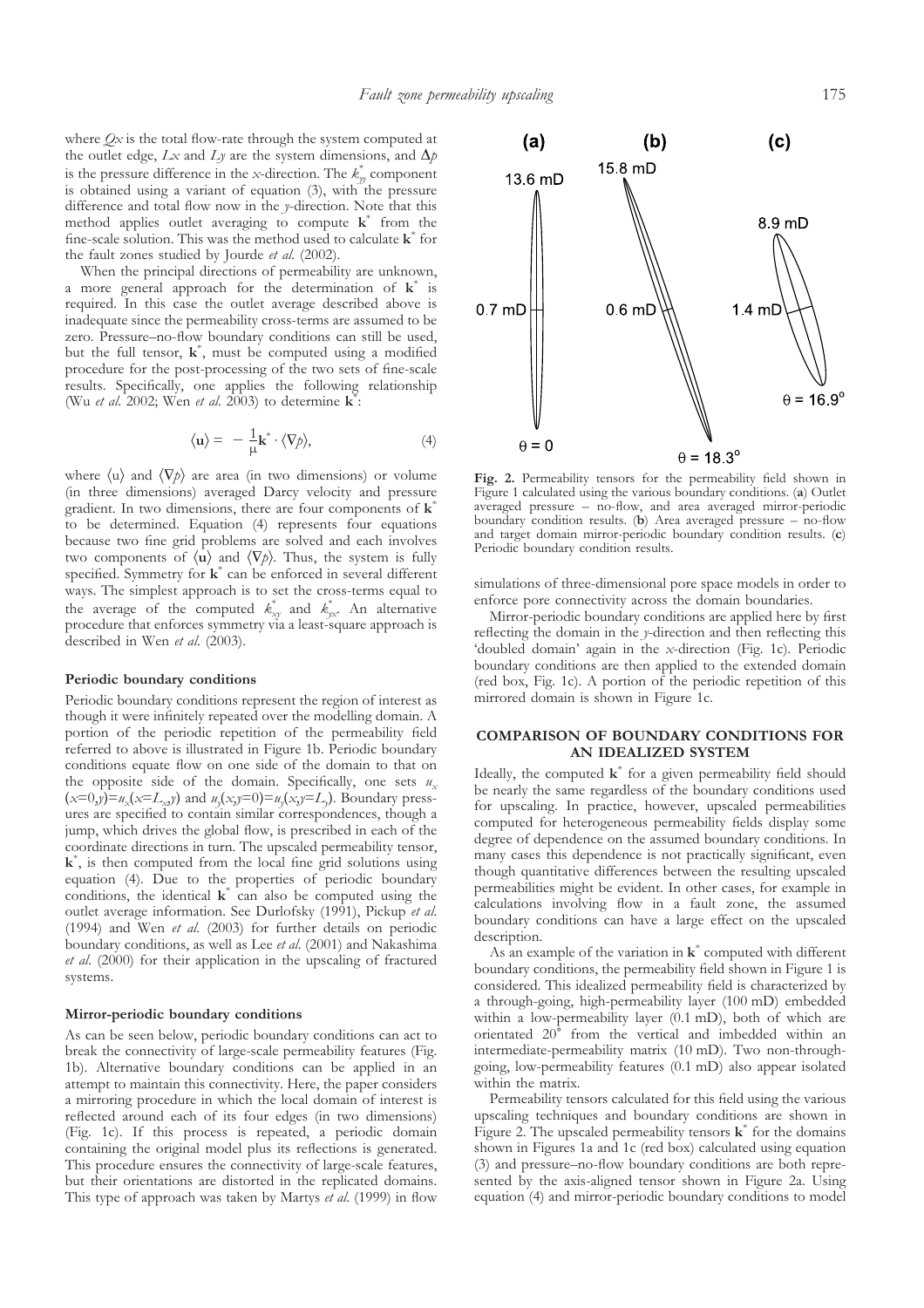

**Fig. 3.** Streamline maps for the permeability fields shown in Figure 1. Streamlines for pressure no-flow (red) and mirror-periodic boundary condition simulations for the (**a**) *x*- and (**c**) *y*-directions. Streamlines for periodic boundary condition simulations for the (**b**) *x*- and (**d**) *y*-directions.

flow over the entire mirrored domain shown in Figure 1c (red box) similarly leads to the tensor shown in Figure 2a. The symmetry of the mirror-periodic model results in a no-flow condition on the mirror boundaries which, in turn, yields the identical flow solution to that computed for the standard pressure–no-flow simulation. Furthermore, both the pressure– no-flow model and the mirror-periodic model computed over the target domain (Fig. 1c, blue box) using equation (4) (Fig. 2b) yield the same tensor. Because these two boundary conditions will always yield identical results, attention is focused only on pressure–no-flow conditions in subsequent discussions.

The **k**\* calculated using equation (4) and periodic boundary conditions yields a tensor with less contrast between the principal values than those calculated with the pressure–noflow results (Fig. 2c). This is due to the fact that the highest and lowest permeability features are disrupted across the periodically reproduced domains (see Figure 1b), which results in the loss of connectivity of these important features. In the resulting calculation of **k**\* for this system, matrix flow dominates. These similarities and dissimilarities between boundary conditions are also reflected in the streamlines shown in Figure 3.

In light of the results presented above, it is useful to consider scenarios where one boundary condition would be more appropriate than the other. Two fracture geometries are shown in Figure 4, a left-stepping *en echelon* fracture set (left) and a single, through-going fracture (right). The fractures have high permeability ( $k_f$ ) relative to the matrix ( $k_m$ ). The paper considers upscaling these models to  $3 \times 3$  grids, focusing on predicting global flow in the *y*-direction, *Qy*. Using pressure–no-flow boundary conditions for the local simulations,  $k_{yy}^*$  for the three central blocks reflects the high permeability of the fractures because each of the cells contains a locally through-going fracture (Fig. 4b) for either of the original fracture geometries. In the case of periodic boundary condition simulations,  $k_{y}^{*}$  for the three central blocks reflects the low permeability of the matrix (Fig. 4c) because periodic repetition of the local domains disconnects the fractures, thereby reducing significantly the effects of high fracture permeability.



**Fig. 4.** Schematic example illustrating the effects of boundary conditions used to compute **k**\* . Dark colours indicate high permeability, while light colours indicate low permeability. (**a**) *En echelon* stepping fractures (left) and a single, through-going fracture (right).<br>(b)  $3 \times 3$  vertical upscaling using pressure-no-flow boundary  $3 \times 3$  vertical upscaling using pressure–no-flow boundary conditions. (c)  $3 \times 3$  vertical upscaling using periodic boundary conditions. (**d**) Global *Qy* for both domains.

The global flow, *Qy*, for the *en echelon* fracture geometry should reflect the low-permeability matrix due to the disconnected nature of the fractures and the lack of communication between them. By contrast, *Qy* for the through-going fracture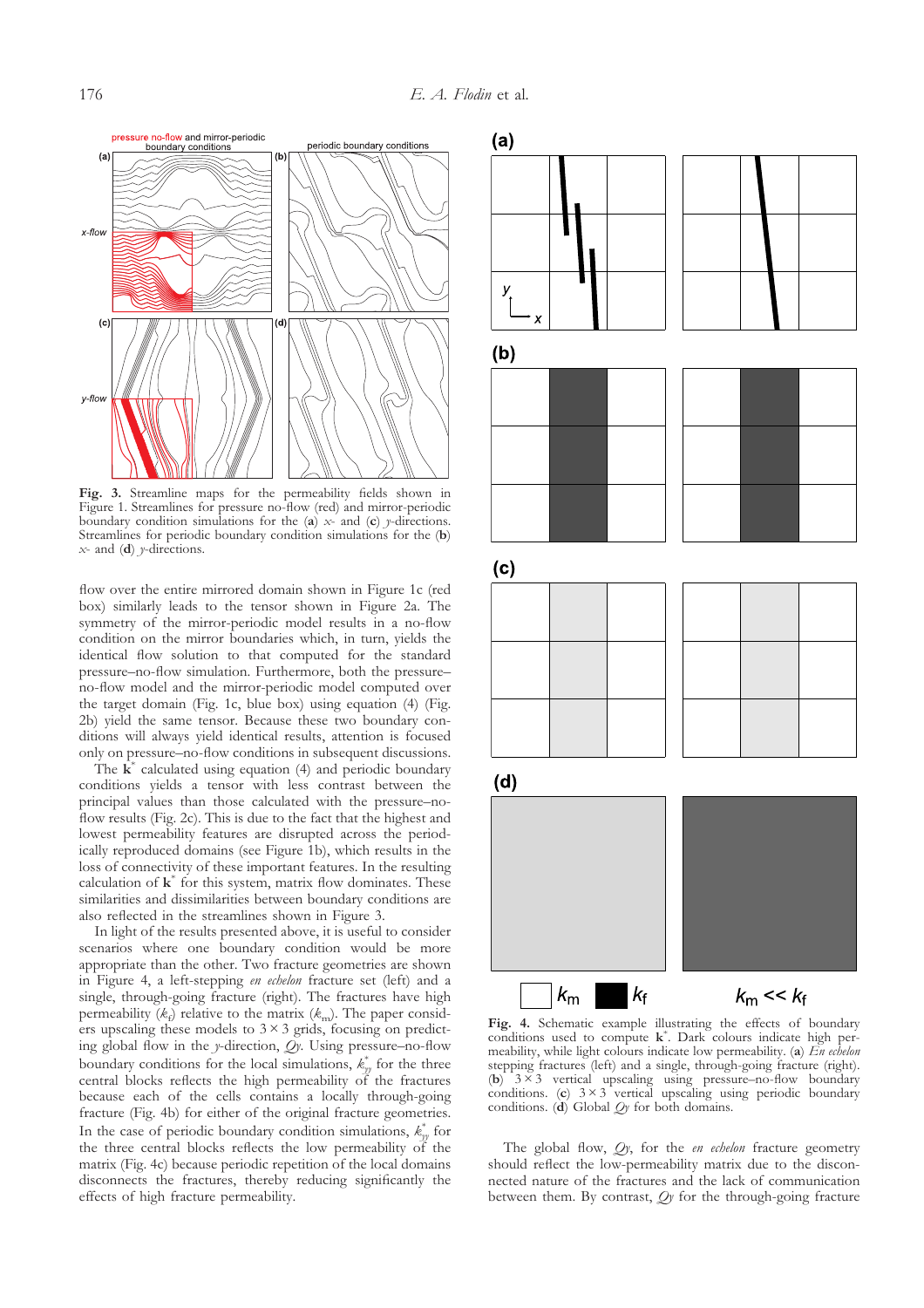model should reflect the permeability of the fracture itself. Periodic boundary conditions are therefore more appropriate for naturally disconnected fracture geometries or for connected geometries where the local domain is chosen such that connectivity is preserved, while the pressure–no-flow boundary conditions are more appropriate for through-going fracture geometries (Fig. 4d). This demonstrates that the appropriateness of a local boundary condition depends on the larger-scale connectivity of the dominant fault zone features. In the next section, the effects of boundary conditions on upscaled quantities are further explored by examining permeability fields that occur in the vicinity of a fault zone.

### **APPLICATION TO FAULT ZONE UPSCALING**

The faults studied were formed by shearing along pre-existing joint zones in the Aztec sandstone located in the Valley of Fire State Park, southern Nevada. The details of this faulting style are discussed by Myers (1999), Davatzes & Aydin (2003) and Flodin & Aydin (2004). In subsequent calculations attention is focused on an outcrop map of a portion of a fault with about 14 m of left-lateral slip (Fig. 5).

The fault shown in Figure 5 consists of five structural elements, each of which exhibits a characteristic permeability. The elements are joints, sheared joints, deformation bands, fault rock and slip surfaces, all of which are embedded within undeformed host rock. Assignment of permeability to each of the elements is discussed by Myers (1999) and Jourde *et al*. (2002). Here, representative values are applied to each of the fault elements. Fault rock, sheared joints and deformation bands are assigned a permeability of 0.1 mD. Permeability for joints and slip surfaces are calculated using a parallel-plate model with an aperture of 0.25 mm. Finally, host rock is assigned a permeability of 200 mD.

Three regions were chosen from the fault zone shown in Figure 5a for further investigation. For each of the three regions, three upscaling methods are evaluated: (1) pressure– no-flow, with **k**\* computed from the outlet average (no-flow outlet); (2) pressure–no-flow, with **k**\* computed from the area average (no-flow area); and (3) periodic boundary conditions. The first region is extracted from the fault damage zone (Fig. 5a) and is characterized by the occurrence of variably orientated structural elements (joints and sheared joints) that do not form a connected network at the larger scale (Fig. 5b). Results for the simulations of this permeability field using the three different boundary conditions are presented in Table 1. Principal values of permeability calculated using no-flow (with area averaging) and periodic boundary conditions are in qualitative agreement. The no-flow outlet result deviates from the other two results because the cross-terms are implicitly assumed to be zero. As such, this result does not reflect the 26–30 orientation of **k**\* . The periodic and no-flow area results are in fair agreement because the permeability field in this case lacks dominant through-going features.

The second region is from an area selected from the fault core (Fig. 5a) and is characterized by a through-going lowpermeability fault rock zone with associated through-going high-permeability slip surfaces (Fig. 5c). In the immediate periphery of the fault rock is a dense network of joints, sheared joints and deformation bands. No-flow area and no-flow outlet calculations of  $k_1$  yield nearly identical results, while the periodic boundary condition result is over a factor of two less than the no-flow calculations (Table 1). In all three cases, nearly all of the flow in the  $k_1$  direction is focused along the through-going slip surfaces, a high-permeability pathway. For the  $k_2$  direction, all methods yield the same results because of



**Fig. 5.** (**a**) Map of a sheared joint fault with 14 m left-lateral offset (after Myers 1999). (**b**) Sub-region chosen from the fault damage zone. Model dimensions are  $400 \times 400$ . (**c**) Sub-region chosen from the fault core. Inset black box is the region shown in Figure 7a. Model dimensions are 500×500. (**d**) 15° counterclockwise-rotated version of the sub-region shown in (c). Model dimensions are  $500 \times 500$ .

the presence of the through-going low-permeability fault rock. Because the two dominant low and high-permeability features are aligned with the *y*-axis, the cross-terms are negligible and the principal directions of **k**\* are aligned with the coordinate system (Table 1). This explains the close agreement between the no-flow outlet and no-flow area results. For this case, the calculation with periodic boundary conditions gives lower values for  $k_1$  because the large-scale connectivity is not maintained due to mismatches at the domain boundary.

The third region is a 15° counterclockwise-rotated version of approximately the same fault core region used in the second example (Fig. 5a). This example (detailed in Figure 5d) shows the greatest difference in results between the no-flow and periodic boundary condition simulations. The principal permeabilities for both no-flow methods are in relatively good agreement, although the no-flow outlet result does not recover the 15° counterclockwise rotation of the model domain (Table 1). Compared to the no-flow results,  $k_1$  for the periodic boundary condition result is nearly a factor of two less, while  $k_2$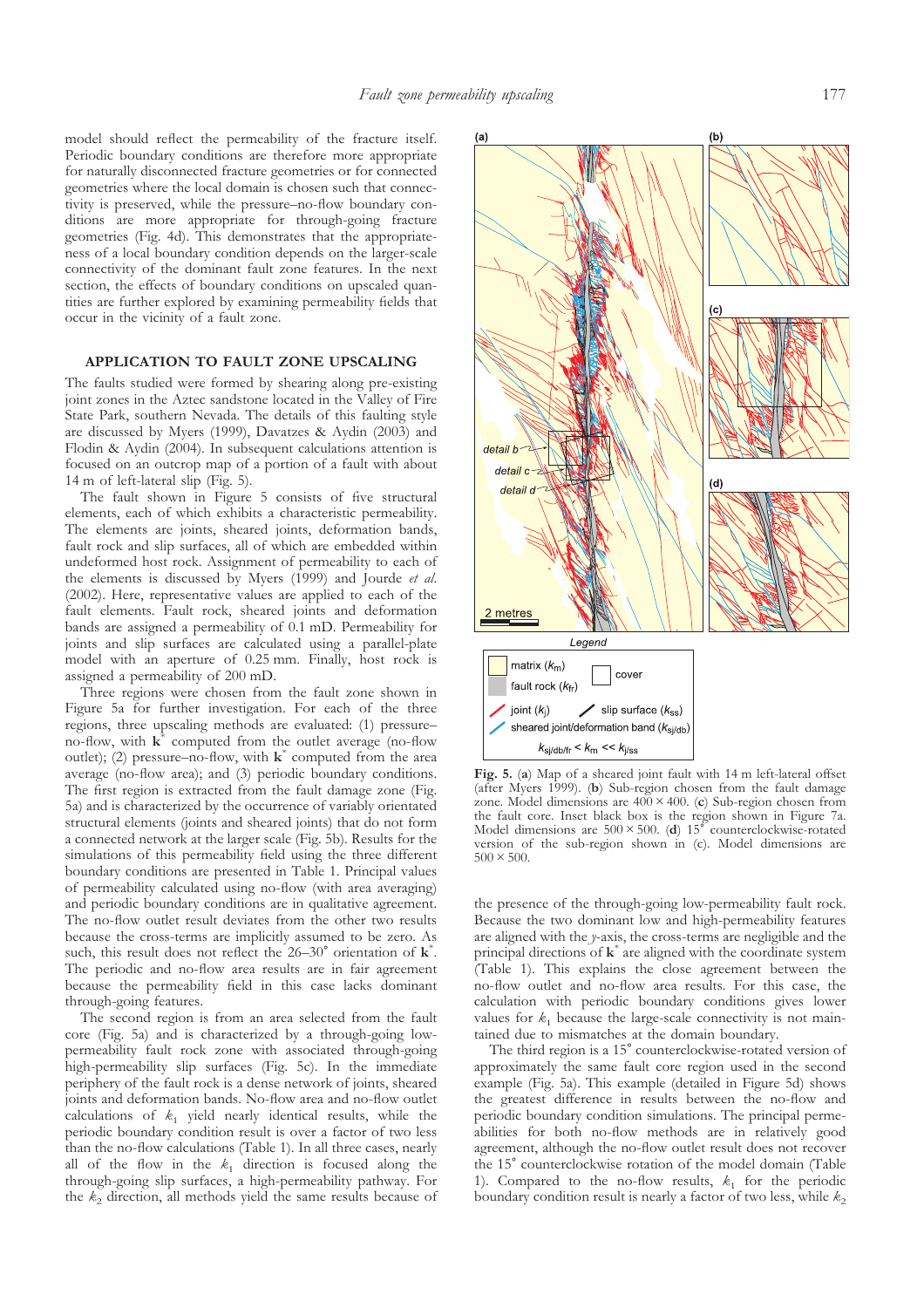**Table 1.** *Upscaling results for the maps shown in Figures 5b–c.*

| Input map                | Boundary condition | Principal permeability |         |          |
|--------------------------|--------------------|------------------------|---------|----------|
|                          |                    | $k_1$                  | $k_{2}$ | $\theta$ |
| Fault damage             | no-flow outlet     | 1026.4                 | 210.5   |          |
| zone (Fig. 5b)           | no-flow area       | 1708.8                 | 154.0   | 26.8     |
|                          | periodic           | 1250.6                 | 184.1   | 30.0     |
| Fault core               | no-flow outlet     | 4274.8                 | 4.9     |          |
| (Fig. 5c)                | no-flow area       | 4267.7                 | 4.9     | $-0.29$  |
|                          | periodic           | 1740.1                 | 4.9     | 0.22     |
| Fault core $-15^{\circ}$ | no-flow outlet     | 3552.1                 | 5.5     |          |
| counterclockwise         | no-flow area       | 4298.9                 | 4.5     | 14.7     |
|                          | periodic           | 2309.7                 | 229.6   | 32.9     |

is more than an order of magnitude greater. This is due to the fact that, in the periodic domain, the low-permeability fault rock no longer forms a lateral barrier and flow is allowed a window through the fault core. Also, the presence of a high concentration of joints on the top right side of the fault (red lines in Fig. 5d) appears to juxtapose the damage zone between the fault core in the original and the periodically imaged block. This leads to the anomalously high  $k_2$  value and the greater rotation of the principal directions.

#### **POWER AVERAGING METHODS**

Before describing the partial upscaling approach for improving the accuracy of coarse-scale models of the fault zone, the application of power averaging techniques (Deutsch 1989) for the representation of fault zone permeability is briefly considered. The use of power averaging methods to estimate upscaled permeability of a fault zone containing joints (volume fraction  $V_j$  and permeability  $k_j$ ), fault rock (volume fraction  $V_{\text{fr}}$  and permeability  $k_{\text{fr}}$ ) and host rock (volume fraction  $V_{\text{h}}$  and permeability *k*h) was first considered by Myers (1999). The upscaled permeability is computed via:

$$
k_i^* = (V_j k_j^{\omega_i} + V_{\text{fr}} k_{\text{fr}}^{\omega_i} + V_h k_h^{\omega_i})^{1/\omega_i},\tag{5}
$$

where  $k_i^*$  is the upscaled permeability in the direction *i* ( $i = x, y$ ) and  $\omega_i$  is the power averaging exponent (which can vary with direction).

The power averaging exponent is generally determined by tuning to numerical results (e.g. Flodin *et al*. 2001). This study attempted to tune  $\omega_i$  to reproduce  $\mathbf{k}^*$  computed in the previous section. Accurate results were difficult to achieve, however, because equation (5) is unable to distinguish between connected and disconnected features of the type shown in Figure 4. Consider, for example, two models that have the same fraction of joints, fault rock and host rock, with one model containing large-scale joint connectivity while the other one does not. Equation (5) cannot capture this important distinction because both models have the same volume fractions of the various structural components. This limits the applicability of the power averaging procedure for models of this type. This restriction limitation is somewhat analogous to the variation in **k**\* with boundary conditions illustrated in the previous section.

Rather than use a power averaging procedure to estimate **k**\* for small regions of the fault zone, its applicability for estimating large-scale fault zone permeability is illustrated. Data for the 14 m slip fault example (Fig. 5) are supplemented with additional data for a smaller fault with 6 m and a larger fault with 150 m of slip that were described by Myers (1999). As indicated previously, Jourde *et al*. (2002) computed the upscaled fault zone permeabilities for these models using pressure–no-flow boundary conditions and outlet averaging. In these systems, the large-scale fault zone permeability is nearly aligned with the fault orientation. Therefore, the principal values of **k**\* provide fault-parallel and fault-normal permeabilities.



**Fig. 6.** Comparison of power average and numerical simulation upscaling results for (**a**) along-fault and (**b**) cross-fault permeability.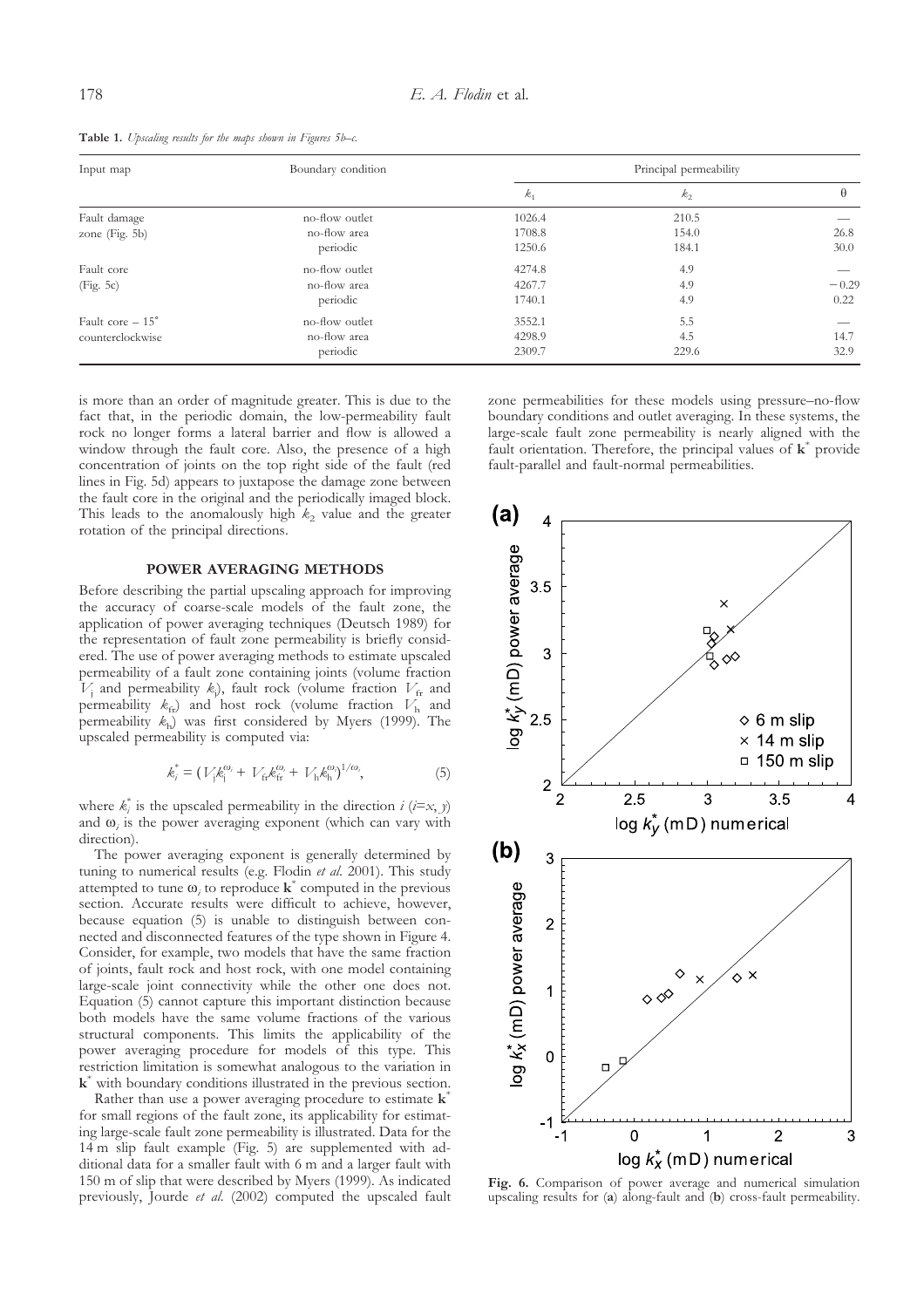

For the fault parallel direction ( $k_{y}^{*}$ ), flow is dominated by connected high-permeability features. For all of the fault data, a value of  $\omega_y = 0.61$  provided the best correspondence between numerical and power averaging results for along-fault flow (Fig. 6a). The data are, however, clustered over a relatively small range, so one cannot assess the limits of applicability of this  $\omega_{y}$ . For flow in the fault perpendicular direction ( $k^*_{x}$ ), results are dominated by the presence of low-permeability fault rock. In this case, a value of  $\omega_x = -0.53$  provided the best correspondence between numerical and power averaging results (Fig. 6b). Although numerical results can be expected to provide better accuracy, these power average estimates for **k**\* might be adequate for some applications.

# **EXPLICIT FRACTURE MODELLING**

The results from the section on 'Application to fault zone upscaling' illustrate that the upscaled permeabilities of fault zones can be highly dependent on the boundary conditions used for the **k**\* calculation. These ambiguities result when one tries to 'homogenize' dominant through-going features. This sensitivity to boundary conditions is, perhaps, not surprising since homogenization theory, on which many upscaling procedures are based, requires that the relevant heterogeneities be small relative to the size of the upscaled region. This requirement is clearly violated in the models presented here. For this reason, the notion of explicitly representing the dominant through-going high-permeability features in otherwise upscaled fault permeability models is now explored.

This 'partial upscaling' procedure is as follows. First, the high-permeability, connected and through-going features are removed from the fine-scale fault permeability field. In practice, these features could be identified through preprocessing of the fine-scale data using a single phase flow calculation (analogous to the identification of high flow regions in Durlofsky *et al*. 1997) or via a consideration of the connectivity of the fracture network (e.g. Jing & Stephansson 1997). Following extraction of the through-going features, the rest of the model is upscaled to a coarse grid. Finally, the high-permeability features are reintroduced back into the coarsened model.

This approach shares some similarities with previous techniques. For example, Lee *et al*. (2001), in their modelling of flow in fractured reservoirs, introduced a three-step methodology. They first derived an analytical solution to account for the permeability influence of the shortest fractures and then applied a numerical boundary element method to upscale the mediumlength fractures. Finally, they then explicitly modelled the longest fractures within the background permeability field obtained in the previous two steps. The methodology here differs from that in Lee *et al*. (2001) in that our study explicitly models the slip surfaces using fine grids within the coarsened model, similar to the non-uniform coarsening approach of Durlofsky *et al*. (1997). Lee *et al*. (2001), by contrast, represented

**Fig. 7.** (**a**) Sub-region of the fault core shown in Figure 5c. (**b**) The same region shown in (a) without the through-going slip surfaces. (**c**) The same region shown in (b) with a uniform 13-pixel wide slip surface added. All regions have model dimensions  $300 \times 300$ .

the large fractures using a treatment analogous to that applied for the modelling of wells in finite-difference procedures.

The methodology is now applied to an example fault zone and the accuracy tested by comparing global flow-rates and oil cut (fraction of oil in the produced fluid) between a fine-scale model and the upscaled models. The case is considered where the *in situ* fluid (oil) and the injected fluid (water) have the same viscosity and the relative permeability of each phase is linear in the phase saturation. These simplifications result in a system in which the global flow-rate does not change in time. In addition, the breakthrough behavior of the injected fluid and, thus, the oil cut, can be readily calculated from the global pressure solution. See Durlofsky *et al*. (1997) for a detailed description of these calculations.

A  $300 \times 300$  cell sub-region selected from the fault map shown in Figure 5c is considered (Fig. 7a). In the first step, the through-going slip surfaces are removed from the fine-scale fault map (Fig. 7b) and then upscaled to a coarse grid. For the local upscaling problem, no-flow boundary conditions are used and **k**\* is computed using the outlet average. To test the robustness of the upscaling, four different grid coarsenings are applied:  $50 \times 50$ ,  $30 \times 30$ ,  $10 \times 10$  and  $3 \times 3$ . The resulting upscaled permeability fields are shown in Figures 8a–d. Finally, a single, uniform slip surface is reintroduced to the central portion of the upscaled models.

The properties and dimensions of the uniform slip surface are calibrated to the original fine-scale model. This is accomplished by matching global flow-rates between the original fine-scale model and the modified fine-scale model with the single uniform slip surface (Fig. 7c, Table 2). Replacing the original slip surfaces with the uniform slip surface in the fine-scale model is done simply for numerical convenience. Specifically, the finite-difference code applied in this study uses Cartesian grids, so slip surfaces not aligned with a coordinate direction could not be accurately modelled on coarse grids. The uniform slip surface in the modified fine model is, therefore, aligned with the *y*-axis. Note that this step might not be necessary if one applies unstructured grid techniques or a general nine-point finite-difference method capable of accurately treating non-orthogonal grid effects.

Comparisons of global flow results between the variously upscaled models (with the reintroduced uniform slip surface) are shown in Table 2. Flow rates in the *y*-direction are in fair agreement (all within 18% of the fine-grid result; see Table 2) between all of the tested models. However, for flow in the *x*-direction, the upscaled models differ from the fine model by as much as 50%. In the  $50 \times 50$  case, the *x*-flow was overestimated, while in the other cases it was underestimated (Table 2). These discrepancies are likely to be due to permeability changes in the fault periphery of the upscaled models. In the coarser models  $(30 \times 30)$  and coarser), high flow features that were locally continuous in the fine model were rendered discontinuous in the coarsened model, resulting in lower values of *Qx*.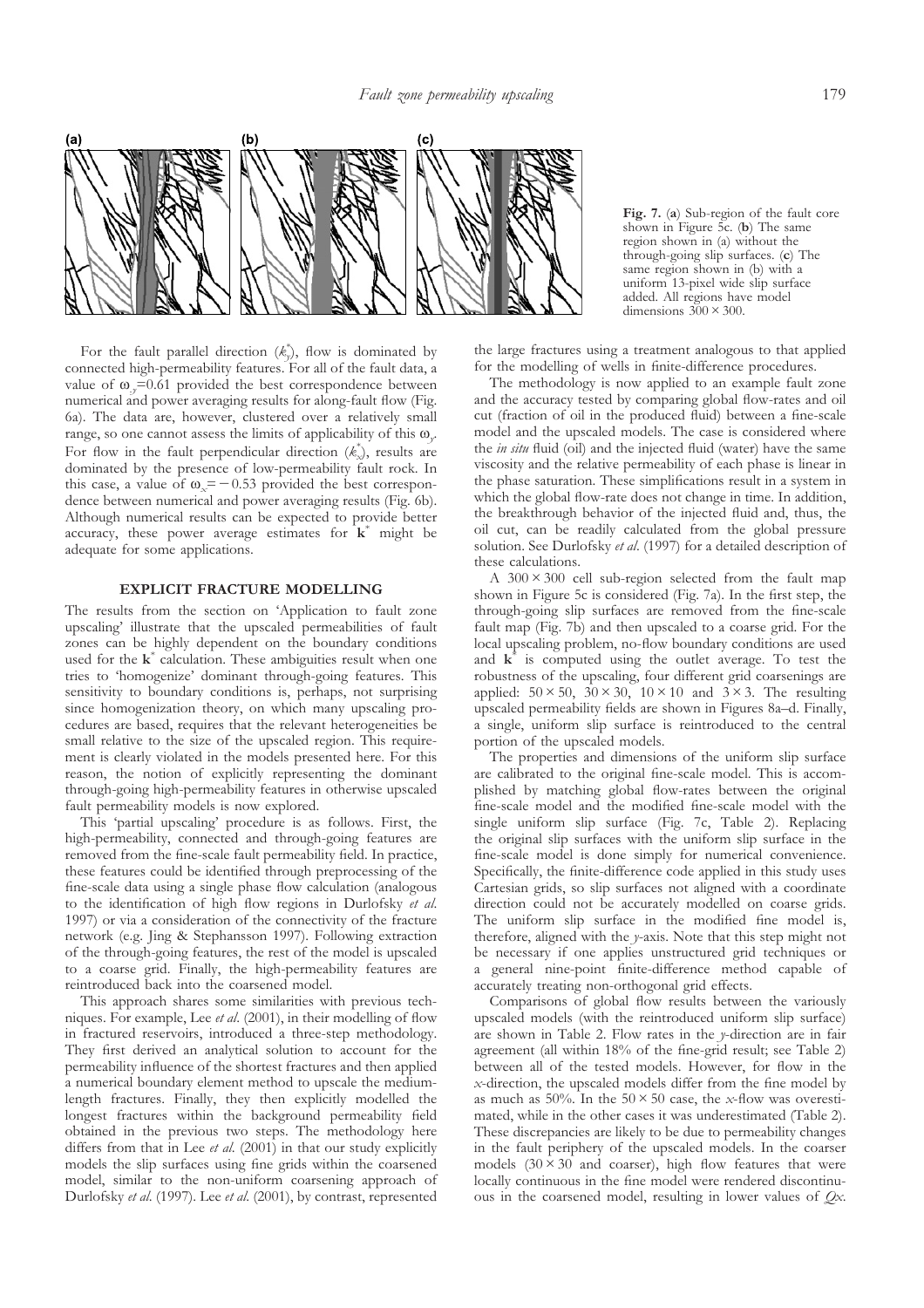

**Fig. 8.** Upscaling results for coarse models of different dimensions using local pressure–no-flow boundary conditions and the input map shown in Figure 7b (slip surfaces removed).

In the  $50 \times 50$  model, by contrast, continuity of highpermeability features was enhanced.

To test the transport properties of the upscaled models, the study simulates the outlet oil cut  $(F_0)$  in an oil–water system, as a function of pore volume injected ( $pvi = Qt/V_p$ , where *t* is time and  $V_p$  is the total pore volume of the system). As indicated above, it is assumed that oil and water have the same viscosity and that the relative permeability of each phase is linear in the phase saturation. For flow in the *x*-direction (faultperpendicular flow), the finer upscaled models match more closely the flow behaviour of the original model (Fig. 9a). This is likely to be due to the increasing loss of connection of high-permeability joints in the fault periphery (cf. Fig. 5a) with increasing coarsening, which was similarly noted in the global flow calculations.

All of the upscaled models adequately reproduced the initial breakthrough behaviour of the fine-scale models for flow in the



**Fig. 9.** Oil cut  $(F_0)$  versus pore volume injected (pvi) at the outlet edge for (**a**) cross-fault and (**b**) along-fault flow. Uniform slip surface reintroduced to all models.

*y*-direction (fault-parallel flow), as illustrated in Figure 9b. Note that this breakthrough occurs at a very early time (*c*. 0.05 pvi). Also shown on the fractional flow curves is the result for a  $1 \times 1$  globally upscaled region. In this case, the permeability is homogeneous and breakthrough occurs at 1 pvi. This indicates that, although the total flow-rate can be adequately matched using a single global value for **k**\* , the transport behaviour cannot. However, as indicated by the above results, the

**Table 2.** *Global flow characteristics for the permeability field shown in Figures 7a, 7c and 8a–d*

| Input model                                | Dimension        | Global |        |
|--------------------------------------------|------------------|--------|--------|
|                                            |                  | Qx     |        |
| Original with uniSS (Fig. 6c)              | $300 \times 300$ | 1.16   | 6574.9 |
| Coarsened model (Fig. 7a) with added uniSS | $50 \times 50$   | 1.74   | 7025.7 |
| Coarsened model (Fig. 7b) with added uniSS | $30 \times 30$   | 0.90   | 6777.1 |
| Coarsened model (Fig. 7c) with added uniSS | $10 \times 10$   | 0.85   | 7766.1 |
| Coarsened model (Fig. 7d) with added uniSS | $3 \times 3$     | 0.76   | 7016.2 |

uniSS, uniform slip surface.